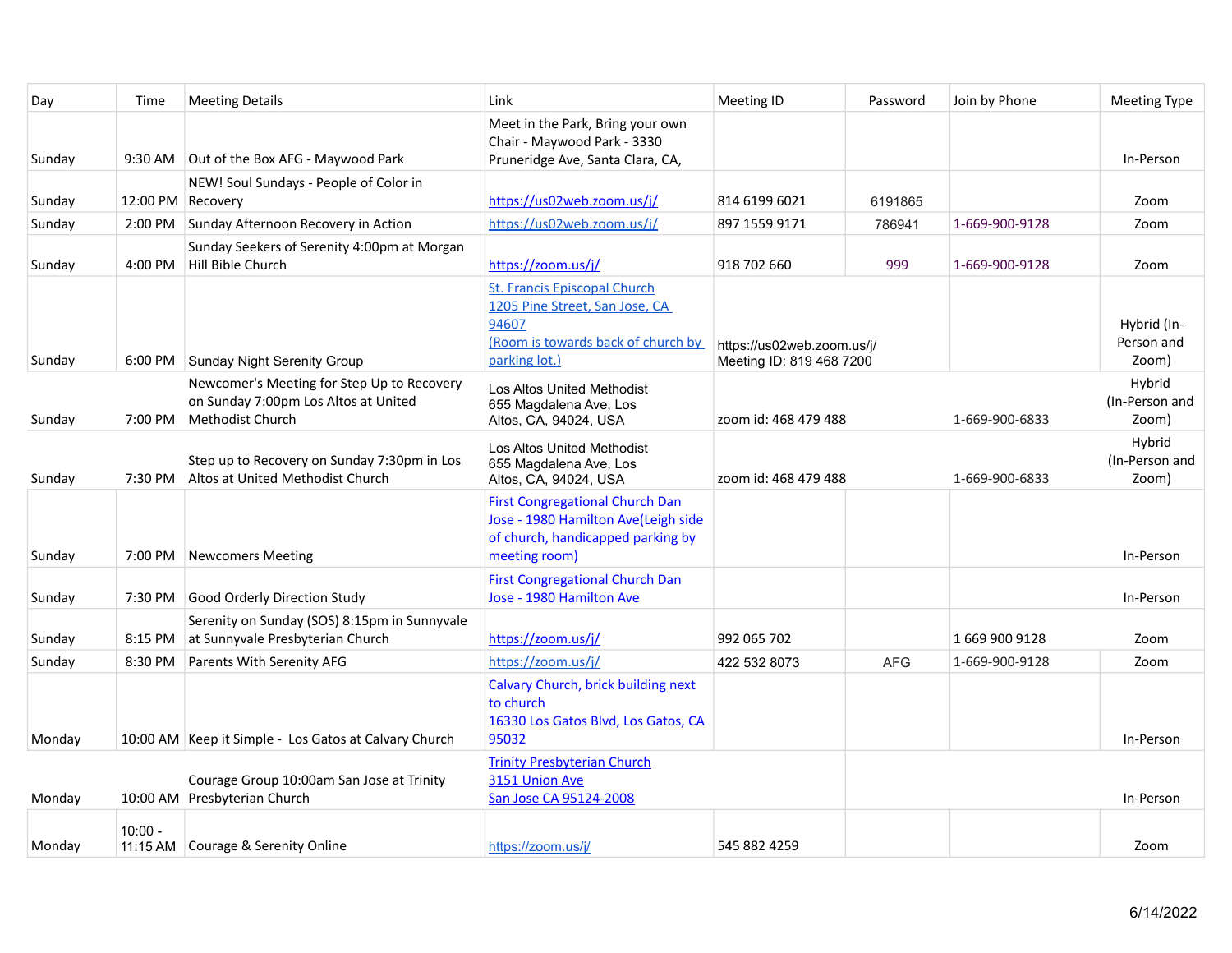| Monday  | 6:30 PM         | Monday Night Discovery BEGINNERS - Morgan<br>Hill at the Advent Lutheran Church         | Advent Lutheran Church<br>16870 Murphy Ave. Morgan Hill, CA 95037                         |                      |          |                                  | In-Person                          |
|---------|-----------------|-----------------------------------------------------------------------------------------|-------------------------------------------------------------------------------------------|----------------------|----------|----------------------------------|------------------------------------|
| Monday  |                 | Monday Night Discovery - Morgan Hill at the<br>7:00 PM Advent Lutheran Church           | <b>Advent Lutheran Church</b><br>16870 Murphy Ave. Morgan Hill, CA 9 zoom id: 990 720 146 |                      | 999      |                                  | Hybrid (In-<br>Person and<br>Zoom) |
| Monday  |                 | 7:30 PM Words to Live By                                                                | St. Francis Episcopal Church,<br>1205 Pine Ave, San Jose                                  | zoom id: 772 6322 87 | serenity | 1-669-900-6833                   | Hybrid (In-<br>Person and<br>Zoom) |
| Monday  |                 | Serenity Seekers Monday 7:30pm in Los Altos as<br>7:30 PM Lutheran Church               | https://zoom.us/i/                                                                        | 653 639 770          |          | 669-900-6833                     | Zoom                               |
| Monday  | 7:30 PM         | Monday Night Serenity Group 7:30pm                                                      | https://zoom.us/j/                                                                        | 995 126 477          | serenity | 669-900-6833<br>passcode: 780809 | Zoom                               |
| Monday  |                 | Joy of Living Monday NEWCOMERS at St.<br>7:00 PM Christopher's Church                   | https://zoom.us/j/                                                                        | 177 535 498          |          | 1-669-900-9128                   | Zoom                               |
| Monday  | 7:30 PM         | Joy of Living Monday at St. Christopher's Church                                        | https://zoom.us/j/                                                                        | 177 535 498          |          | 1-669-900-9128                   | Zoom                               |
| Monday  | 7:30 PM         | Women's book study: Transforming our losses                                             | https://zoom.us/j/                                                                        | 8159 829 2625        | 422330   | 1-669-900-9128                   | Zoom                               |
| Monday  | 8:00 PM         | Monday Alano Meeting                                                                    | https://zoom.us/j/                                                                        | 339-961-4550         | 149229   | 1-669-900-9128                   | Zoom                               |
| Tuesday |                 | 10:00 AM Tuesday NOW Morning Alanon Group                                               | https://us02web.zoom.us/j/                                                                | 836 3900 6064        | AFG      | 1-669 900 6833                   | Zoom                               |
| Tuesday | 12:00 PM Church | Al-Anon Adult Children "Women's" Group 12:<br>00pm Saratoga at Prince of Peace Lutheran | https://zoom.us/j/                                                                        | 235 616 899          | 999      | 1-669-900-9128                   | Zoom                               |
| Tuesday | 12:00 PM        | Alano Club of San Jose<br>1122 Fair Ave., San Jose, CA 95122                            |                                                                                           |                      |          | (408) 251-4912                   | In-Person                          |
| Tuesday | 5:30 PM         | Tuesday Night Al-Anon Group                                                             | https://us05web.zoom.us/j/                                                                | 838 5716 4973        | 888888   | 1-669 900 9128                   | Zoom                               |
| Tuesday | 6:00 PM         | Doubling Down on Recovery                                                               | https://us02web.zoom.us/j/                                                                | 831 6952 5523        | 099331   | 1-669-900-9128                   | Zoom                               |
| Tuesday | 7:30 PM         | St. Christopher's                                                                       | https://us02web.zoom.us/i/                                                                | 721 176 4533         | 955758   | 1 669 900 9128                   | Zoom                               |
| Tuesday | 7:30 PM         | Los Gatos Tuesday AFG Newcomers Group                                                   | https://us02web.zoom.us/j/                                                                | 822 1057 3983        | AFG      |                                  | Zoom                               |
| Tuesday | 8:00 PM         | Los Gatos Tuesday AFG Group                                                             | <b>Faith Lutheran Church of Los Gatos</b><br>16548 Ferris Ave. Los Gatos, CA<br>95032     | 822 1057 3983        | AFG      |                                  | Hybrid (In-<br>Person and<br>Zoom) |
| Tuesday | 7:45 PM         | Zoom into Recovery                                                                      | https://us05web.zoom.us/j/                                                                | 827 7844 8371        | alanon   | 1-669-900-6833                   | Zoom                               |
| Tuesday | 7:15 PM         | Step Up to Recovery Newcomers at Christ the<br>Good Shepherd                            | <b>Christ the Good Shepherd</b><br>1550 Meridian Ave, San Jose, CA<br>95125               |                      |          |                                  | In-Person                          |
| Tuesday |                 | Step Up to Recovery 7:45pm in San Jose at<br>7:45 PM   Christ the Good Shepherd         | <b>Christ the Good Shepherd</b><br>1550 Meridian Ave, San Jose, CA<br>95125               |                      |          |                                  | In-Person                          |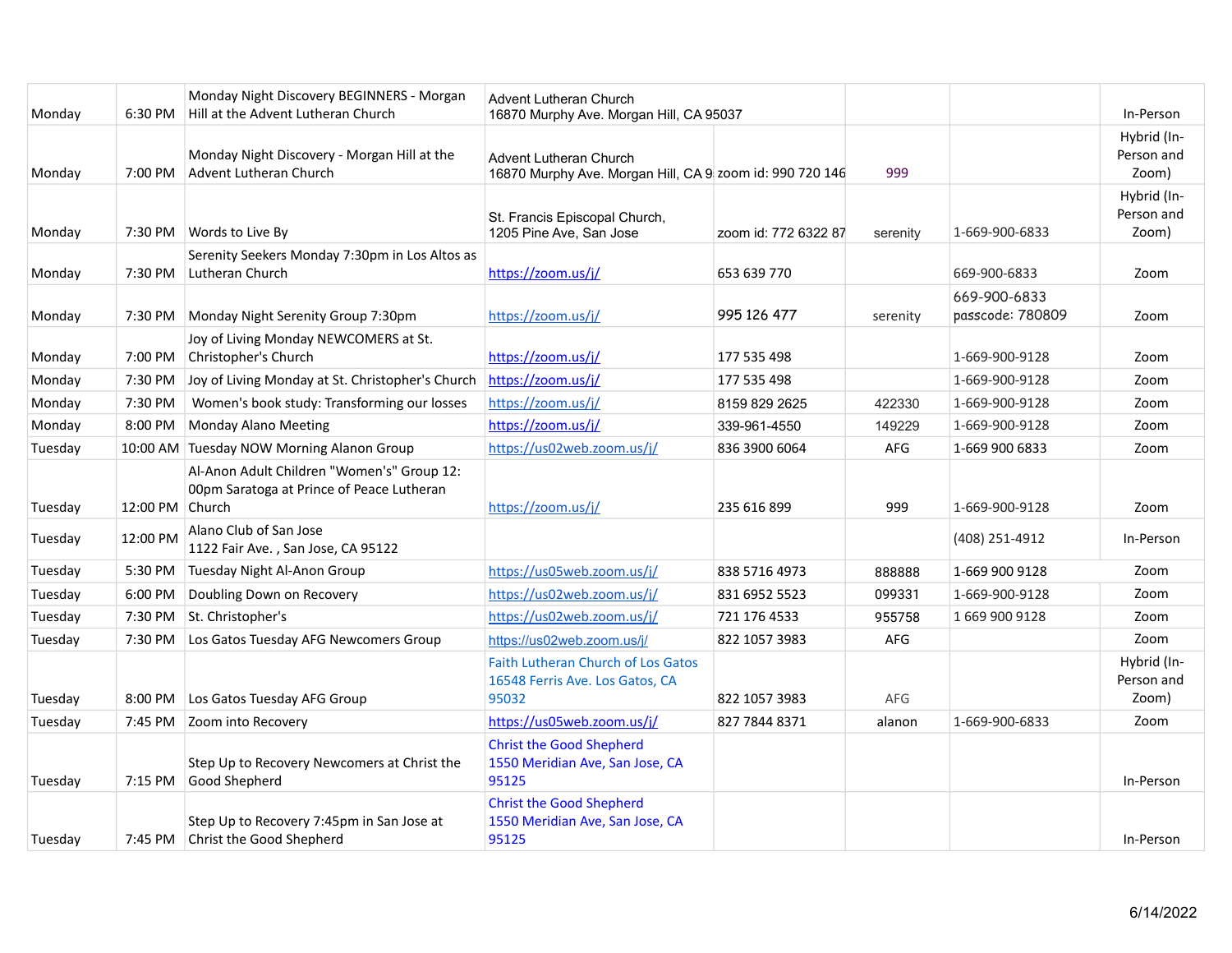| Tuesday                              |                    | 7:30 PM The Deep End AFG                                                                          | Santa Clara First Baptist Church<br>311 Bento St Santa Clara, CA 95051                 |               |              |                | In Person                          |
|--------------------------------------|--------------------|---------------------------------------------------------------------------------------------------|----------------------------------------------------------------------------------------|---------------|--------------|----------------|------------------------------------|
| Tuesday                              |                    | 12x12 Family Group 8:00pm in Sunnyvale at St.<br>8:00 PM Thomas Episcopal Church                  | https://zoom.us/j/                                                                     | 704 091 273   | No Password  | 1-669-900-9128 | Zoom                               |
| Wednesday                            |                    | Jump Aboard - Living Solutions 12:00pm in San<br>12:00 PM Jose at Good Samaritan Episcopal Church | https://us02web.zoom.us/j/                                                             | 857 9309 8975 | <b>AFG</b>   | 1-669-900-6833 | Zoom                               |
| 3rd<br>Wednesday<br>of each<br>month |                    | Family & Friends of Alcoholics Moving in<br>6:00 PM Compassion (F+FAMIC)                          | https://us02web.zoom.us/j/                                                             | 846 1586 2370 | Purpose      | 1-669-900-6833 | Zoom                               |
| Wednesday                            |                    | Seekers of Serenity 7:00pm in Cupertino at St.<br>7:00 PM Joseph of Cupertino                     | https://zoom.us/join                                                                   | 890 0046 2034 | 584954       | 1-669-900-9128 | Zoom                               |
| Wednesday                            | 7:00 PM            | In the Company of Men (Men Only) 7:00pm in<br>San Jose at Central Christian Church                | https://us02web.zoom.us/j/                                                             | 402 513 684   | <b>ITCOM</b> | 1-669-900-6833 | Zoom                               |
| Wednesday                            |                    | 7:20 PM Wednesday Serenity Circle                                                                 | First Congregational Church of San<br>Jose<br>1980 Hamilton Ave, San Jose, CA<br>95125 | 879 4497 7423 |              | 1-669-900-9128 | Hybrid (In-<br>Person and<br>Zoom) |
| Thursday                             |                    | Serenity Group 10:00am in San Jose at Trinity<br>10:00 AM Presbyterian Church                     | <b>Trinity Presbyterian Church</b><br>3151 Union Ave<br>San Jose CA 95124-2008         |               |              |                | In-Person                          |
| Thursday                             | $10:00 -$          | 11:15 AM Courage & Serenity Online                                                                | https://zoom.us/j/                                                                     | 545 882 4259  |              |                | Zoom                               |
| Thursday                             |                    | 12:00 PM   Al-Anon Adult Children Women's Group                                                   | https://us02web.zoom.us/j/                                                             | 374 606 902   |              | 1-669-900-6833 | Zoom                               |
| Thursday                             | 6:30 PM            | Ladies Night Out Women's Group                                                                    | Immanuel Lutheran Church,<br>downstairs<br>14103 Saratoga Ave, Saratoga, CA<br>95070   |               |              |                | In-Person                          |
| Thursday                             |                    | 6:30 PM Friends of Lois Women's Al-Anon Group                                                     | https://us02web.zoom.us/j/                                                             | 841 4891 4051 | <b>AFG</b>   | 1-669-900-9128 | Zoom                               |
| Thursday                             | 7:00 <sub>pm</sub> | Seeking Serenity 7pm in Gilroy at First Baptist<br>Church                                         | https://us05web.zoom.us/j/                                                             | 863 6457 2222 | 395384       | 1-669-900-9128 | Zoom                               |
| Thursday                             |                    | One Day at a Time in Al-Anon Thursday 7:30pm<br>7:30 PM   in San Jose at Christ the Good Shepherd | Note: In-person postponed until<br>future notice.<br>https://zoom.us/j/                | 684 217 527   |              | 1-669-900-9128 | Zoom                               |
| Thursday                             |                    | As We Understand 7:30pm in San Jose at St.<br>7:30 PM   Francis Episcopal Church                  |                                                                                        |               |              |                | Zoom                               |